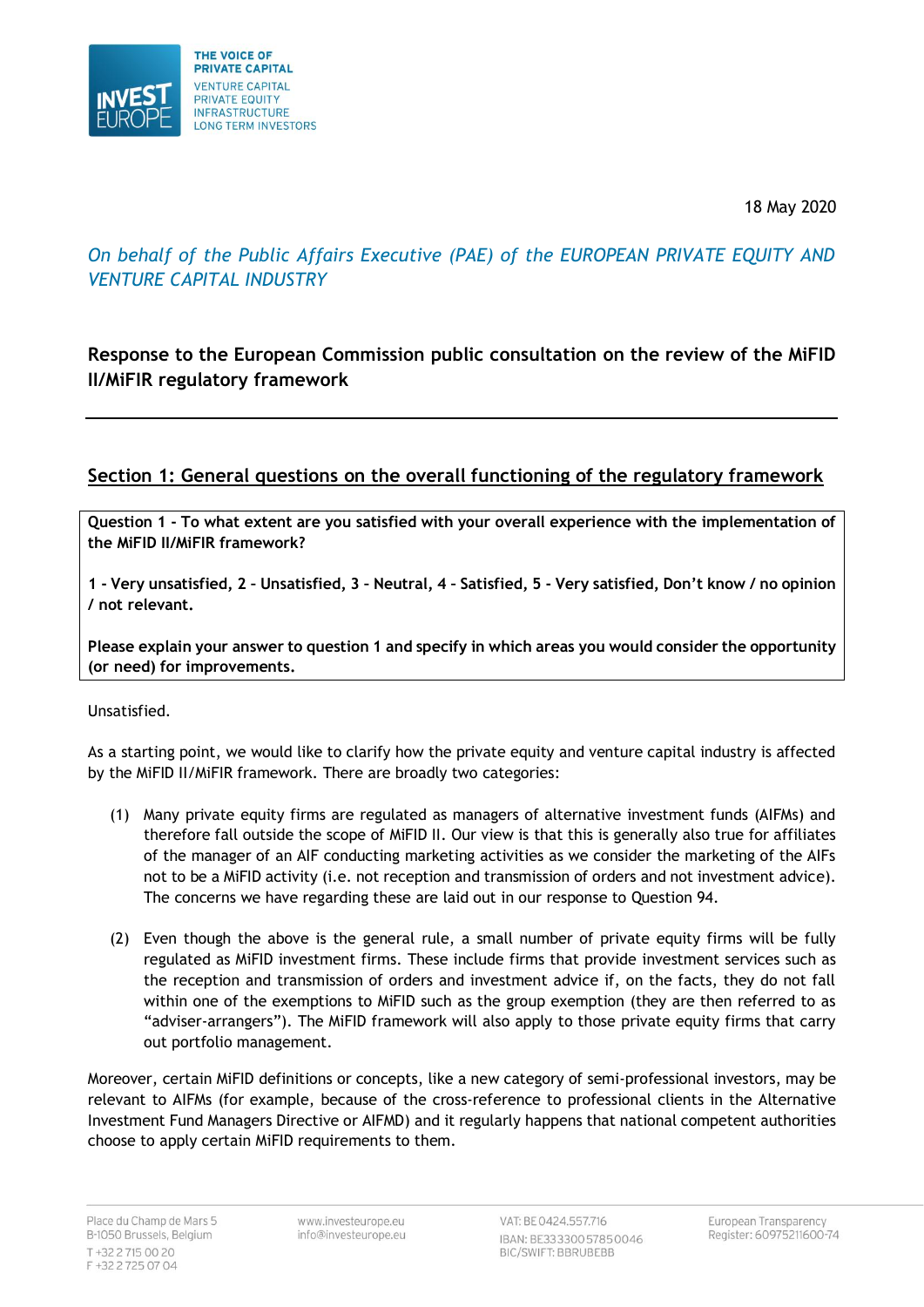

Most of the investor protection requirements in MiFID II are aimed at the protection of retail clients and less sophisticated individuals and entities. However, one of the effects of MiFID II/MiFIR has been that the investor protection requirements under MiFID I were extended more broadly such that they apply to a wider range of clients and firms. As a result, many of the obligations (such as the disclosure obligations under MiFID Article 24(4)) are excessive for private equity firms which are dealing with sophisticated and experienced clients and investors and for whom the level of protection under MiFID II/MiFIR is largely unnecessary.

The MiFID II/MiFIR sections with the biggest impact on Invest Europe's members are therefore those dealing with investor protection and the passporting regime. As regards the former, we find many investor protection requirements in MiFID II, irrespective of their level of appropriateness for typical retail clients, to be disproportionate for private equity firms given their limited activities, the nature of their clients and their investor base. Indeed, typical clients of MiFID "adviser-arrangers" tend to be the AIFMs of the relevant private equity funds (as indicated above, themselves authorised entities under the AIFMD).

Examples of areas of MiFID II/MiFIR where we consider that a lighter touch and more nuanced approach would be appropriate are set out below and further throughout this response:

- **Recording of communications (Article 16(7) MiFID II):** At present, requirements to record telephone conversations and to keep a copy of electronic communications apply in respect of all MiFID financial instruments including unlisted securities and private, unlisted funds. We think that this application is too broad and goes beyond ensuring that client orders are accurately transmitted and executed and the prevention of market abuse. Therefore, we consider that there should be an exemption where the relevant financial instruments are not traded on a regulated market or multilateral trading facility.
- **Product governance (Article 24(2) MiFID II):** See our response to Question 46.
- **Disclosures (Article 24(4) MiFID II):** The costs and charges disclosure requirements in MiFID II are onerous for firms but generally of little value to the firm's client, which is often an affiliated entity of the MiFID firm. The costs and charges to be borne by private equity funds are usually subject to extensive negotiation, therefore the underlying fund investors will already be well aware of the costs and charges to be applied. Similarly, much of the information on risk and investment strategies will already be known to and evaluated by private equity investors as part of their own due diligence and negotiation processes. On that basis, we think that there should be an option for firms to agree with professional clients and eligible counterparties to disapply these disclosure requirements.
- **Inducements and research (Article 12 and 13 MiFID II Delegated Directive):** See our response to Question 49.
- **Best execution (Article 27 MiFID II):** See our response to Question 57.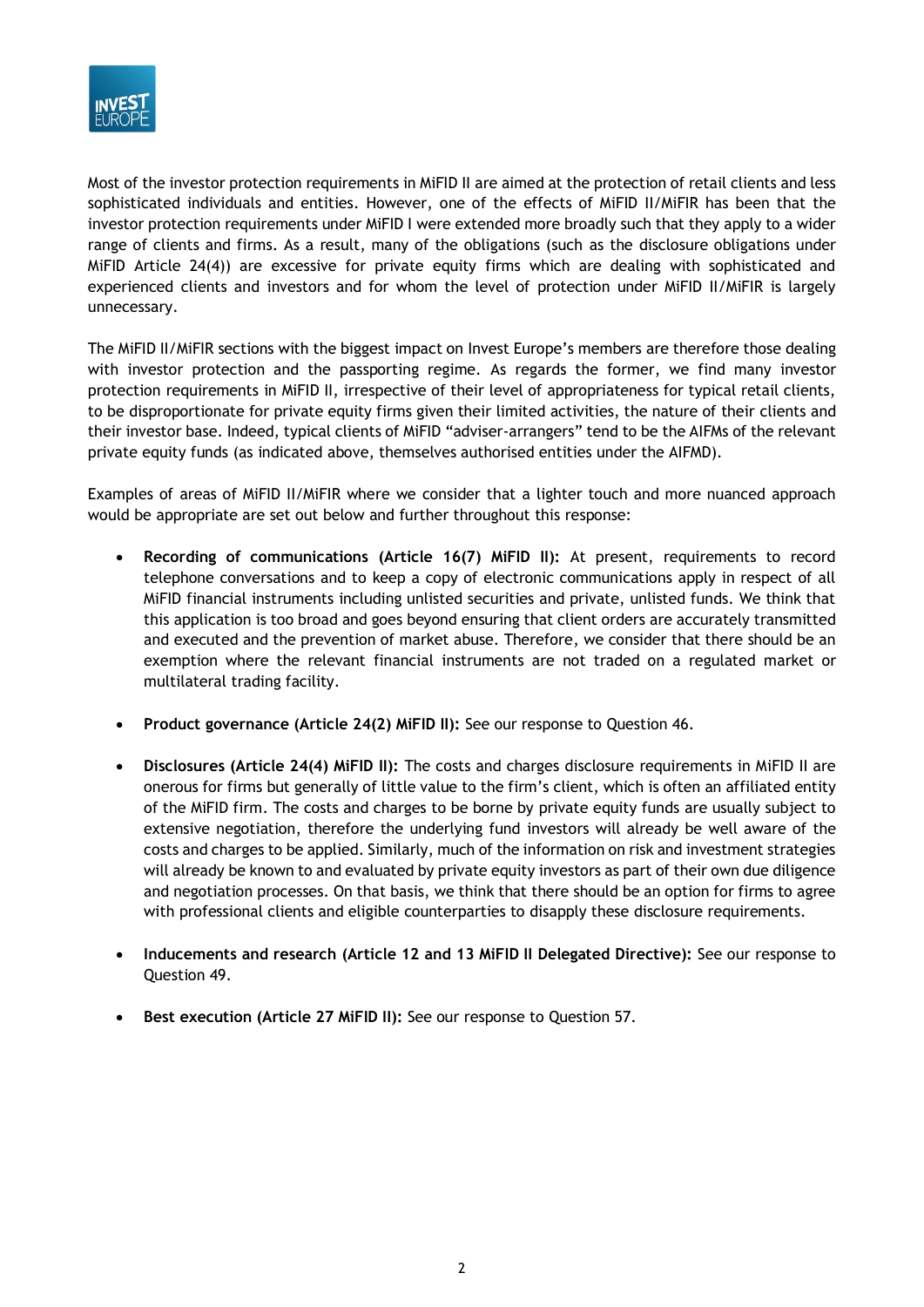

**Question 2 - Please specify to what extent you agree with the statements below regarding the overall experience with the implementation of the MiFID II/MiFIR framework? 1 – Disagree, 2 – Rather not agree, 3 – Neutral, 4 – Rather agree, 5 – Fully agree, N/A**

| The EU intervention has been successful in achieving or progressing<br>towards its MiFID II/MiFIR objectives (fair, transparent, efficient and<br>integrated markets). | Neutral         |
|------------------------------------------------------------------------------------------------------------------------------------------------------------------------|-----------------|
| The MiFID II/MiFIR costs and benefits are balanced (in particular<br>regarding the regulatory burden).                                                                 | <b>Disagree</b> |
| The different components of the framework operate well together to<br>achieve the MiFID II/MiFIR objectives.                                                           | Neutral         |
| The MiFID II/MiFIR objectives correspond with the needs and<br>problems in EU financial markets.                                                                       | <b>Disagree</b> |
| The MiFID II/MiFIR has provided EU added value.                                                                                                                        | <b>Disagree</b> |

#### **Please provide qualitative elements to explain your answers to question 2.**

As discussed in our response to Question 1, we think that MiFID II imposes requirements on private equity firms which are unnecessary given the activities, clients and investor base of such firms. We do not think that the policy intention behind MiFID II was to impose substantial, additional requirements on firms which are dealing with sophisticated and experienced clients and investors who are themselves capable of protecting their own interests.

Therefore, we believe that the current scope of application of MiFID/MiFIR should be narrowed in a number of respects to avoid placing an unnecessary burden on private equity firms as well as other firms providing services to professional clients.

**Question 3 - Do you see impediments to the effective implementation of MiFIDII/MiFIR arising from national legislation or existing market practices? Please explain your answer.**

Yes. MiFID investment firms are a highly heterogeneous group: not all of them share the same business model and pose the same risks to their customers and the market. It is essential for the MiFID implementation to be done in such a way that the specificities of the different business models are at least taken into consideration.

**Question 6 - Have you identified barriers that would prevent investors from accessing the widest possible range of financial instruments meeting their investment needs? If you have identified such barriers, please explain what they would be.**

The greatest barrier for investors to be able to access a wide range of financial instruments is currently the definition of professional client (including "on request" professional clients) under Annex II of MiFID II. See our response to Question 40 for more details.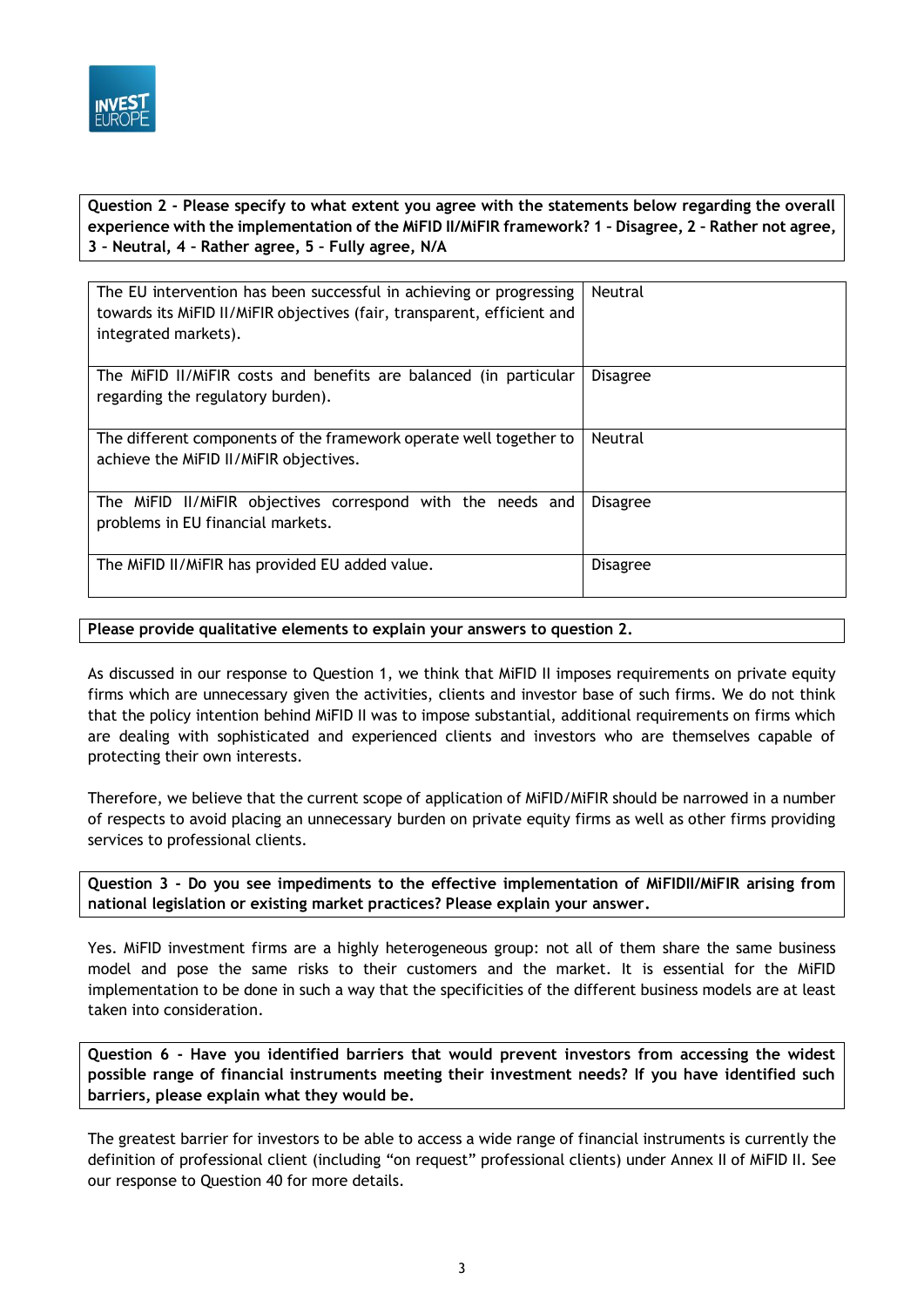

## **Section 2: Specific questions on the existing regulatory framework**

## **I. Investor protection**

**Question 31 - Please specify to what extent you agree with the statements below regarding the experience with the implementation of the investor protection rules? 1 – Disagree, 2 - Rather not agree, 3 – Neutral, 4 - Rather agree, 5 - Fully agree, N/A**

| The EU intervention has been successful in achieving<br>or progressing towards more investor protection. | Neutral          |
|----------------------------------------------------------------------------------------------------------|------------------|
| The MiFID II/MiFIR costs and benefits are balanced<br>(in particular regarding the regulatory burden).   | <b>Disagree</b>  |
| The different components of the framework operate<br>well together to achieve more investor protection.  | Neutral          |
| More investor protection corresponds with the needs<br>and problems in EU financial markets.             | Rather not agree |
| The investor protection rules in MiFID II/MiFIR have<br>provided EU added value.                         | Rather not agree |

**Question 31.1 - Please provide both quantitative and qualitative elements to explain your answer and provide to the extent possible an estimation of the benefits and costs. Where possible, please provide figures broken down by categories such as IT, organisational arrangements, HR etc.**

As a pan-European association, it is difficult for Invest Europe to provide concrete numbers that would be accurate and representative for the full membership.

That said, irrespective of the cost, we believe that the benefit of investor protection rules for the client is limited in our case. Professional and sophisticated clients MiFID private equity firms provide services to, simply do not require the same level of information or protection as retail investors.

### **2. Relevance and accessibility of adequate information**

*Context: Information should be short, simple, comparable, and thereby easy to understand for investors. One challenge that has been raised with the Commission are the diverging requirements on the information documents across sectors. One aspect is the usefulness of information documents received by professional clients and eligible counterparties ('ECPs') before making a transaction ('ex-ante cost disclosure'). Currently, the exante cost information on execution services apply to retail, professional and eligible clients alike. With regard to wholesale transactions a wide range of stakeholders consider certain information requirements a mere administrative burden as they claim to be aware of the current market and pricing conditions.*

**Question 34 - Should all clients, namely retail, professional clients per se and on request and ECPs be allowed to opt-out unilaterally from ex-ante cost information obligations, and if so, under which conditions?**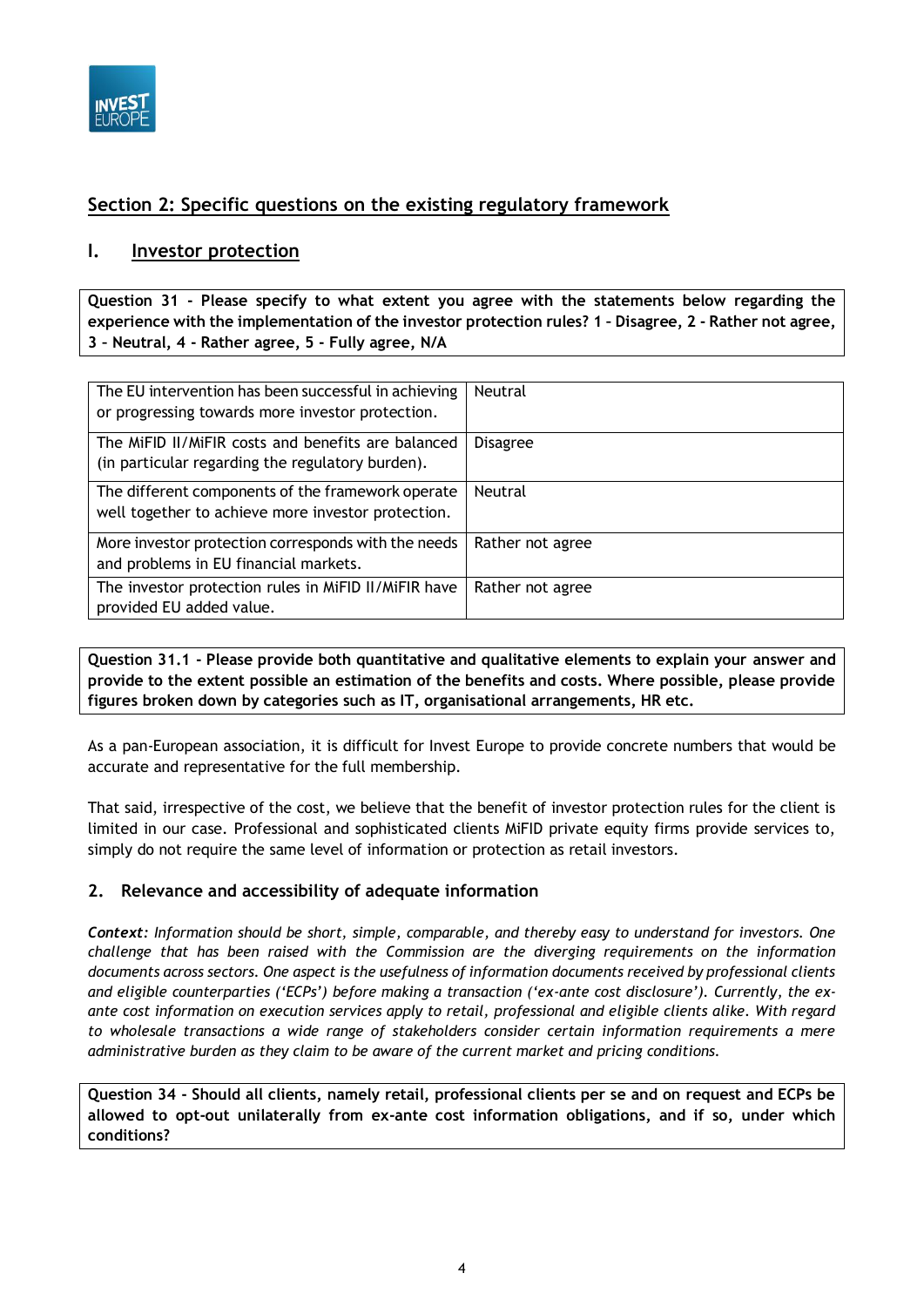

| Professional clients and ECPs should be exempted     | Yes.                                                 |
|------------------------------------------------------|------------------------------------------------------|
| without specific conditions                          |                                                      |
| Only ECPs should be able to opt-out unilaterally     | No. Professional clients should also be able to opt- |
|                                                      | out.                                                 |
| Professional clients and ECPs should be able to opt- | No, this should be wholly within the discretion of   |
| out if specific conditions are met.                  | the client and specific conditions should not be     |
|                                                      | applied.                                             |
| All client categories should be able to opt out if   | No.                                                  |
| specific conditions are met.                         |                                                      |
| Other                                                | N/A                                                  |

**Please specify what is your other view on whether all clients, namely retail, professional clients per se and on request and ECPs should be allowed to opt-out unilaterally from ex-ante cost information obligations? What conditions should apply ?** 

Given the more sophisticated nature of professional and semi-professional clients and ECPs, which means that they would generally be in a position to obtain such information from other sources, we think that such clients should either be exempted or be able to opt-out unilaterally from ex-ante cost information obligations. We think that this should be an option for all firms and not be subject to any specific conditions.

## **3. Client profiling and classification (semi-professional investor definition)**

**Question 40 - Do you consider that MiFID II/MiFIR can be overly protective for retail clients who have sufficient experience with financial markets and who could find themselves constrained by existing client classification rules? Please explain your answer.**

#### Fully agree.

The *per se* professional client definition in MiFID II is relatively narrow and a significant sub-set of sophisticated private equity investors such as high net worth individuals would generally not qualify. In addition, given the nature of private fund investing, many of these investors, including larger and highly sophisticated ones, will also not satisfy the "on request" professional client criteria (the "two out of three" quantitative test) in Annex II of MiFID II, even though they are experts in their field (e.g. with significant experience of investing in private equity funds or in entrepreneurial businesses) and despite their level of wealth and/or their often sophisticated investment strategies.

This is mainly because:

- (i) the requirement to carry out transactions on the relevant market at an average frequency of 10 per quarter is calibrated to transactions in liquid instruments and not private equity investing which has a significantly lower transaction frequency; and
- (ii) individuals who have significant experience of investment in unlisted securities, such as founders or CEOs of businesses, will often not have worked in the financial sector.

This is particularly important because the current MiFID distinction between retail and professional investors, although drafted in the context of regulated markets, is cross-referenced in other EU financial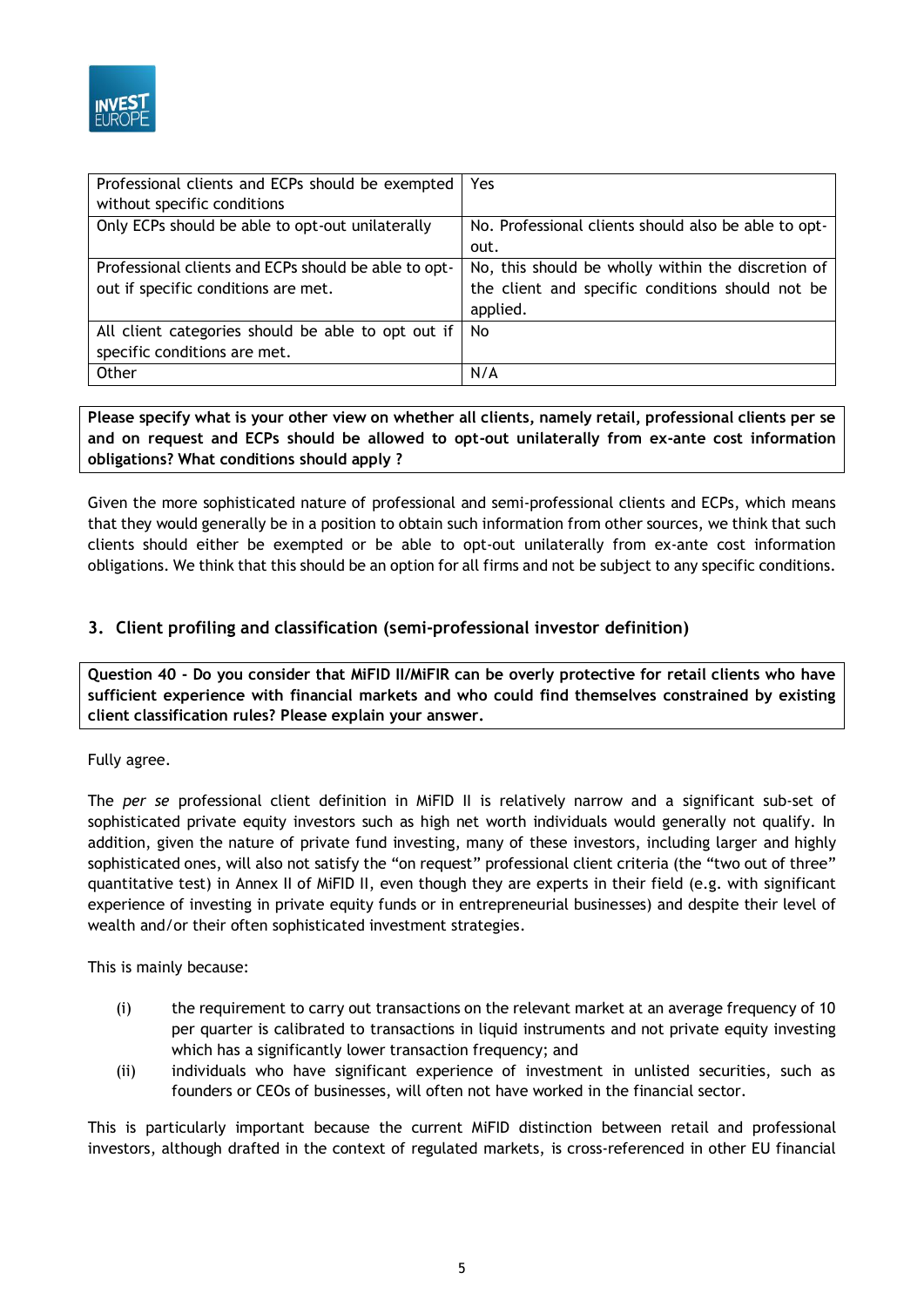

services legislation, like the AIFMD<sup>1</sup>. As such, a MiFID definition risks ultimately being applied to other EU financial market players, including those that fall outside the MiFID framework and have very different characteristics from traded securities.

While we do not dispute that high standards of protection are necessary for retail investors, using the restrictive MiFID definition in a private equity context, for example for the purposes of marketing under the AIFMD, prevents fund managers in many cases and jurisdictions from being able to approach high net worth or sophisticated investors, leaving investor demand unfulfilled and shutting down an important source of capital for the private equity and venture capital industry without any meaningful increase in investor protection.

The result of Annex II of MiFID II is therefore that the range of appropriate financial instruments which can be offered to sophisticated individuals or institutions will be limited, making it harder for them to meet their investment needs.

**Broadening the "professional investor" criteria** (our preferred option) or **creating a new EU-wide harmonized category of "semi-professional" investors** (as is already the case in many Member States) would provide a much needed and appropriate layer of flexibility and better represent the diversity of financial investors. It would facilitate investments by high net worth individuals into private equity, growth and venture capital funds without any loss of protection for true retail investors. It would also provide far better access to funding for SMEs from a hitherto largely untapped source of capital.

**Question 41 - With regards to professional clients on request, should the threshold for the client's instrument portfolio of EUR 500,000 (See Annex II of MiFID II) be lowered? 1 – Disagree, 2 - Rather not agree, 3 – Neutral, 4 - Rather agree, 5 - Fully agree, Don't know / no opinion / not relevant. Please explain your answer.**

#### Rather agree.

We agree that the financial instrument threshold of EUR 500,000 could be lowered without necessarily lowering investor protection.

In addition to the threshold *amount* itself, also the interpretation can be problematic. Annex II of MiFID II defines "the client's financial instrument portfolio" as "including cash deposits and financial instruments". However, in some circumstances where obviously experienced investors, e.g. owner-managers of privately held businesses, serial entrepreneurs or business angels, want to invest, they have a high net-worth but most of it is not held in cash deposits and/or financial instruments. This is particularly relevant in some jurisdictions where savings are invested in specific saving products (i.e. and not necessarily in financial instruments).

Therefore, in addition to lowering the amount, it might be worth considering an alternative threshold referring to the **person's total net worth** (excluding main home) (see also Question 45). Ideally, such a threshold should more broadly cover all saving and investment products, and not only the client's financial instrument portfolio (defined, as alluded to above, as including cash deposits and financial instruments). The wording should cover unit-linked insurance contracts.

<sup>1</sup> Concretely, the "professional investor" definition in the AIFMD cross-refers to the "professional client" definition in Annex II of MiFID II.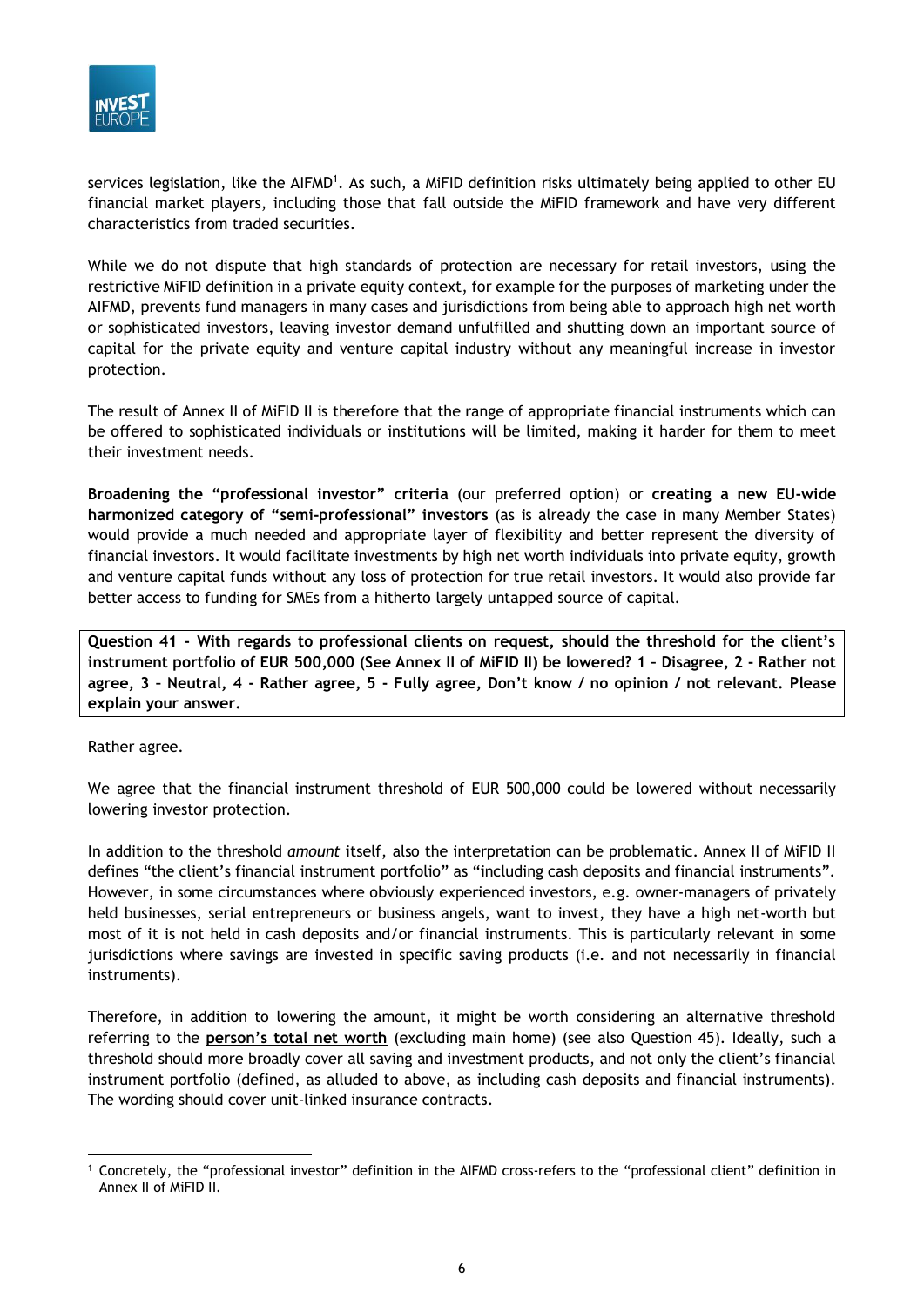

**Question 42 - Would you see benefits in the creation of a new category of semi-professional clients that would be subject to lighter rules? 1 – Disagree, 2 - Rather not agree, 3 – Neutral, 4 - Rather agree, 5 - Fully agree, Don't know / no opinion / not relevant. Please explain your answer.**

Rather agree.

Due to the way in which MiFID categorises investors (professional and retail), and the use of this categorisation in other EU and national laws, many private equity firms are not allowed to approach sophisticated investors in many jurisdictions under the AIFMD marketing rules or are subject to additional requirements when they are able to do so. Consequently, these funds and their managers are unable to benefit from important sources of capital and expertise.

Introducing a new category of semi-professional clients or, more appropriately, extending the category of "elective professional investors" to include "semi-professional clients" would provide a better recognition of the diversity of the "professional client" landscape, beyond the liquid markets.

In addition to the portfolio size (see Question 41), also the other "elective professional investor" tests in MiFID II, i.e. the "frequency" and "experience" criteria, are inappropriate and problematic for private equity managers.

- The frequency test, being calibrated for participants in liquid markets such as those for exchange-traded equities, is inherently discriminatory due to the long-term and illiquid nature of private equity funds, or any illiquid funds. Not even the most seasoned institutional investors, with an active private equity investment programme, make as many as 10 commitments per *quarter* to private equity funds. These investors will typically build portfolios of say 20-40 private equity fund managers over a number of *years*  in order to spread vintages and manage cash-flows. In addition, the assessment to determine whether transactions are of a significant size also gives rise to uncertainties or queries in the context of private equity funds.
- Similarly, the requirement to work or have worked in the financial services industry for at least one year in a professional position requiring knowledge of the relevant transactions or services (i.e. the experience test) may be met by some investors but is unlikely to be met by new entrants, such as serial entrepreneurs who decide to invest into a fund for the first time. Many high net worth individuals and entrepreneurs will not have worked in the financial sector (a term which is not defined within MiFID II) but are very well suited to invest in venture capital and private equity funds, bringing with them both capital and expertise in building companies. See also our comments in Question 45.

Furthermore, employees (e.g. private equity fund executives) and other individuals associated with a private equity firm (e.g. former employees, personal trustees, consultants, operating partners or, in some cases, the chairpersons of the portfolio companies) will often (co-)invest their own money into the fund / alongside the main fund. This is an important tool to promote alignment of interests with investors and to ensure that the investment team has "skin-in-the-game". Although these individuals will typically be sophisticated (having detailed knowledge of the product from their association with the firm) and/or be high net worth, investments by such executives, directors or employees involved in the management of a fund would also be considered retail investors if the relevant individuals do not meet the current criteria for elective professional client status.

Against the above background, an extension of the elective professional client category (or a new additional category of semi-professional investors) should comprise those investors who are currently not deemed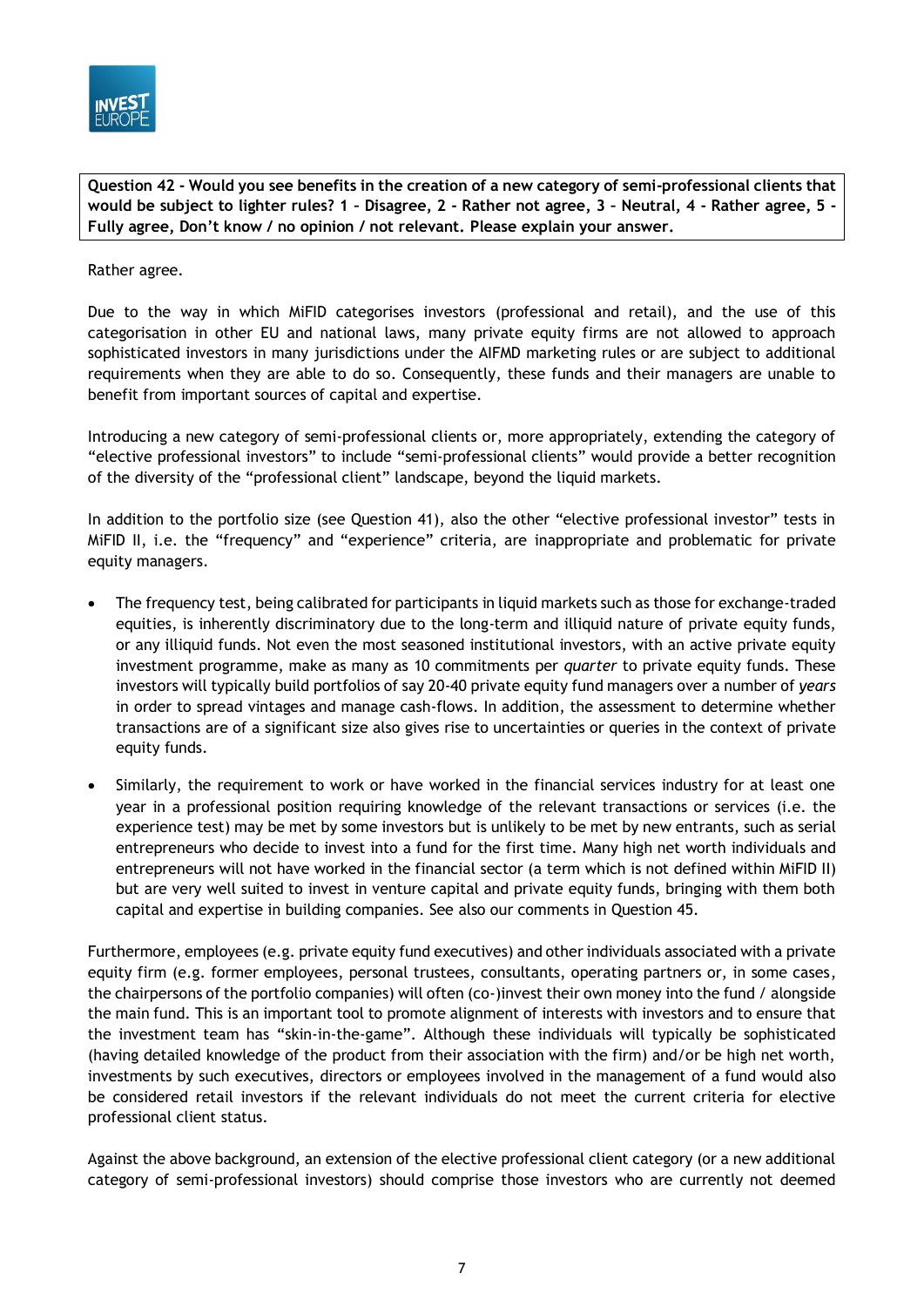

professional under Annex II of MiFID II but **whose level of understanding and sophistication makes it inappropriate for them to be considered as average retail investors**. This includes investors who are "sophisticated" because of:

- (i) the size of the investments they are able to make, i.e. they are sufficiently high net worth to have sophisticated personal investment strategies and programmes, often advised or managed by professionals; and/or
- (ii) their knowledge and understanding of the types of companies into which investments will be made (in the case of entrepreneurs, for example), the broader investment environment (in the case of family offices, for example), or the private equity or venture capital industry (in the case of executives working for the fund management vehicle who are investing alongside the fund but who do not have sufficient personal net worth to be eligible for elective professional client status).

**Question 43 - What investor protection rules should be mitigated or adjusted for semi-professional clients? 1 – Irrelevant, 2 - Rather not relevant, 3 – Neutral, 4 - Rather relevant, 5 - Fully relevant, N.A.**

| Suitability or appropriateness test       | Fully relevant |
|-------------------------------------------|----------------|
| Information provided on costs and charges | Fully relevant |
| Product governance                        | Fully relevant |
| Other                                     | Fully relevant |

**Please specify what other investor protection rules should be mitigated or adjusted for semiprofessional clients? Please explain your answer.**

As discussed in our response to Question 1, we think that there are a number of investor protection rules which should be modified or disapplied for professional clients. We also consider that those rules should be modified or disapplied for semi-professional clients. As a general matter, the level of investor protection granted to semi-professional clients should reflect that granted to professional clients.

Indeed, semi-professional investors clearly demonstrate a more acute knowledge of the industry they operate in than typical retail investors. They will be able to differentiate between different types of products and their related risks (or will be able to afford sophisticated advice on the point), whereas "true" retail investors may require additional protections.

One example of an investor protection rule which should be mitigated relates to KID PRIIPS, namely firms should not be required to provide a PRIIPs KID to semi-professional investors.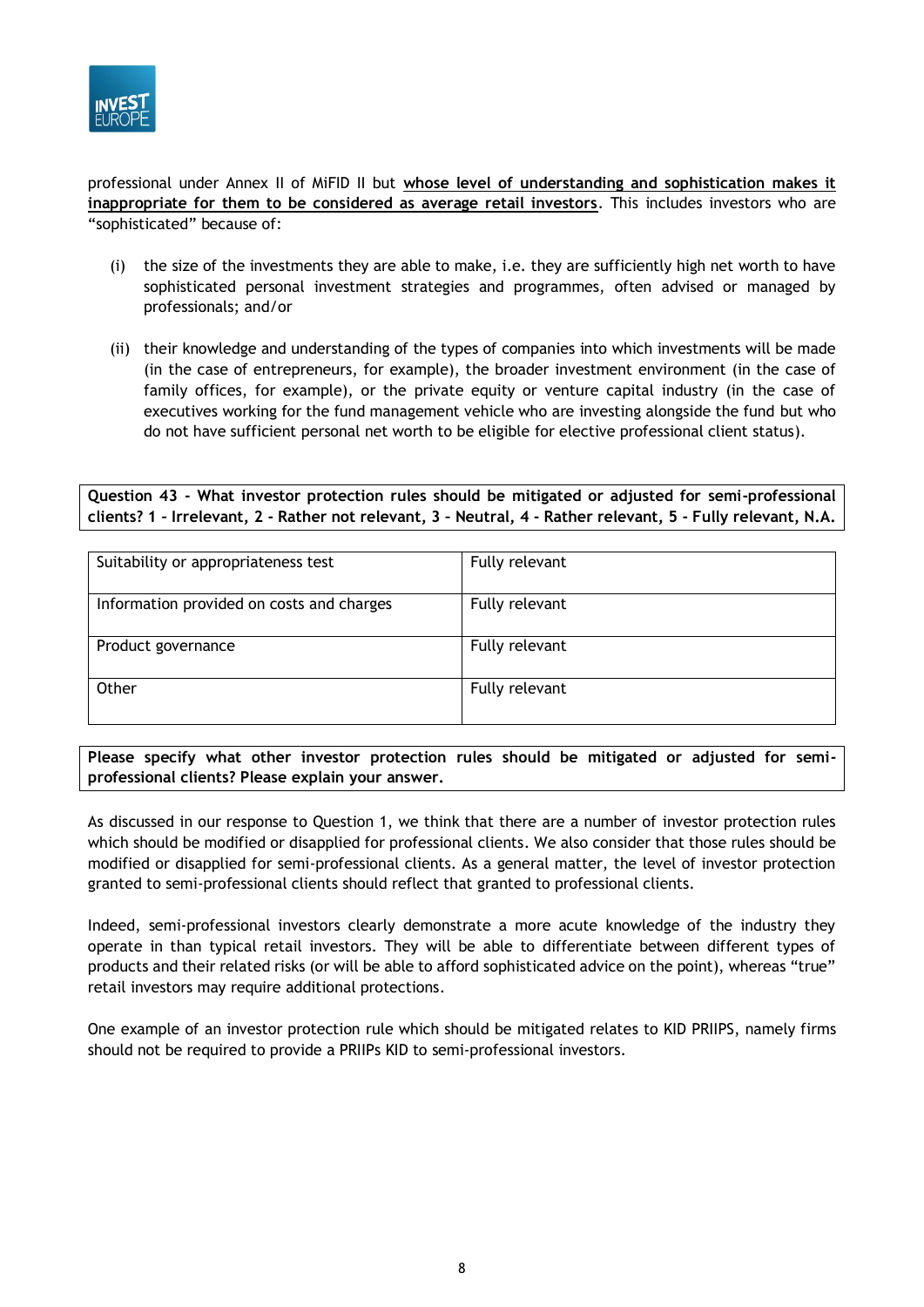

**Question 44 - How would your answer to question 43 change your current operations, both in terms of time and resources allocated to the distribution process? Please specify which changes are one-off and which changes are recurrent.**

As an association, Invest Europe is not in a position to provide a response to this answer which would be representative for the full industry. That said, we believe that a change to the rules would lead to an overall broader scope of funding sources for investment firms and asset managers, allowing more investors with direct knowledge and expertise to commit capital. This could in turn have a positive impact on the investor culture and contribute to a better functioning of the EU capital markets.

**Question 45 - What should be the applicable criteria to classify a client as a semi-professional client? 1 – Irrelevant, 2 – Rather not relevant, 3 – Neutral, 4 – Rather relevant, 5 – Fully relevant, N.A.**

| Semi-professional clients should possess a minimum<br>investable portfolio of a certain amount (please<br>specify and justify below).                      | Rather relevant     |
|------------------------------------------------------------------------------------------------------------------------------------------------------------|---------------------|
| Semi-professional clients should be identified by a<br>stricter financial knowledge test.                                                                  | Rather not relevant |
| Semi-professional clients should have experience<br>working in the financial sector or in fields that<br>involve financial expertise.                      | Rather relevant     |
| Semi-professional clients should be subject to a<br>one-off in-depth suitability test that would not<br>need to be repeated at the time of the investment. | Rather relevant     |
| Other                                                                                                                                                      |                     |

**Please specify what other criteria should be the one applicable to classify a client as a semi-professional client:**

We generally agree with the above list of criteria.

Importantly, we consider that "semi-professional" clients as described in this section are as sophisticated as professional ones. Therefore, we would suggest that the criteria below should be part of a list to determine what is an "elective professional client" rather than being used to create a separate category of semi-professional clients.

#### **In Invest Europe's view, the four, non-cumulative, key criteria for investors to be qualified as an 'elective professional investor' should include:**

- **1. expertise/ability to understand the risks**
- **2. wealth/portfolio size**
- **3. frequency**
- **4. minimum investment amount**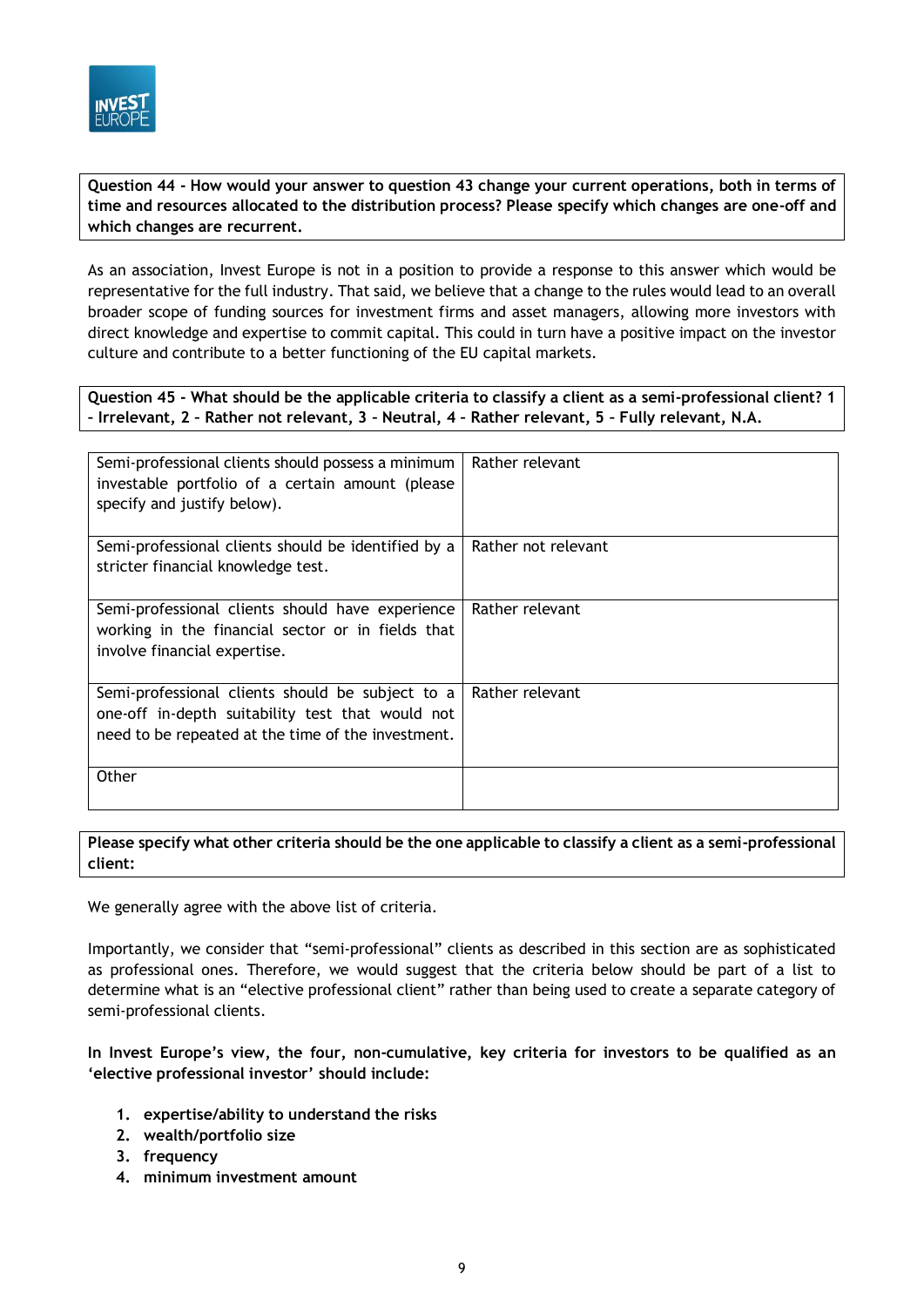

#### **A client will then have to meet two out of these four criteria to opt-up to the professional status.**

#### *Criterion 1: Experience and expertise*

It is important that this criterion is not confined to working in the financial sector and should also encompass other relevant sector knowledge or investment expertise. As such, we suggest extending the experience criterion to also cover investors with recognised expertise. The onus should be put on the ability of the investor to understand the risk, i.e. expertise, rather than on having specific experience. Naturally, expertise may be derived from experience, but it could also be the result of academic and professional qualifications or from an understanding of the sector where the investment is made. Expertise in investing should therefore be seen as sufficient. [For example, if an executive worked before at an investment bank and holds a CFA qualification, it shouldn't matter that they (so far) have relatively little experience of private equity.]

In the case of private equity, many of these investors have extensive industry or sector experience (for example, in an operational role or as an entrepreneur) that provides them with a sophisticated understanding of the specific investment into a private equity or a venture capital fund that they are intending to make.

#### *Criterion 2: Wealth*

A minimum net worth or personal wealth could be a criterion to allow investors to be deemed sophisticated. Please also see our concerns raised at Question 41 in relation to the definition of the current instrument portfolio threshold.

#### *Criterion 3: Frequency*

While frequency is not, for the reasons explained above, a relevant criterion for the firms Invest Europe represents, it may be in other contexts.

#### *Criterion 4: Minimum investment amount*

A minimum investment (commitment) should be added as a fourth criterion. We would strongly suggest the European Commission to base itself on the definition of "sophisticated investors" in the EuVECA Regulation, where the minimum investment amount is EUR 100,000. Concretely, the EuVECA definition of "sophisticated" investors looks as follows:

*"1. Managers of qualifying venture capital funds shall market the units and shares of qualifying venture capital funds exclusively to investors which are considered to be professional clients in accordance with Section I of Annex II to Directive 2004/39/EC or which may, on request, be treated as professional clients in accordance with Section II of Annex II to Directive 2004/39/EC, or to other investors that: commit to investing a minimum of EUR 100 000; and*

*state in writing, in a separate document from the contract to be concluded for the commitment to invest, that they are aware of the risks associated with the envisaged commitment or investment."*

*"2. Paragraph 1 shall not apply to investments made by executives, directors or employees involved in the management of a manager of a qualifying venture capital fund when investing in the qualifying venture capital funds that they manage."*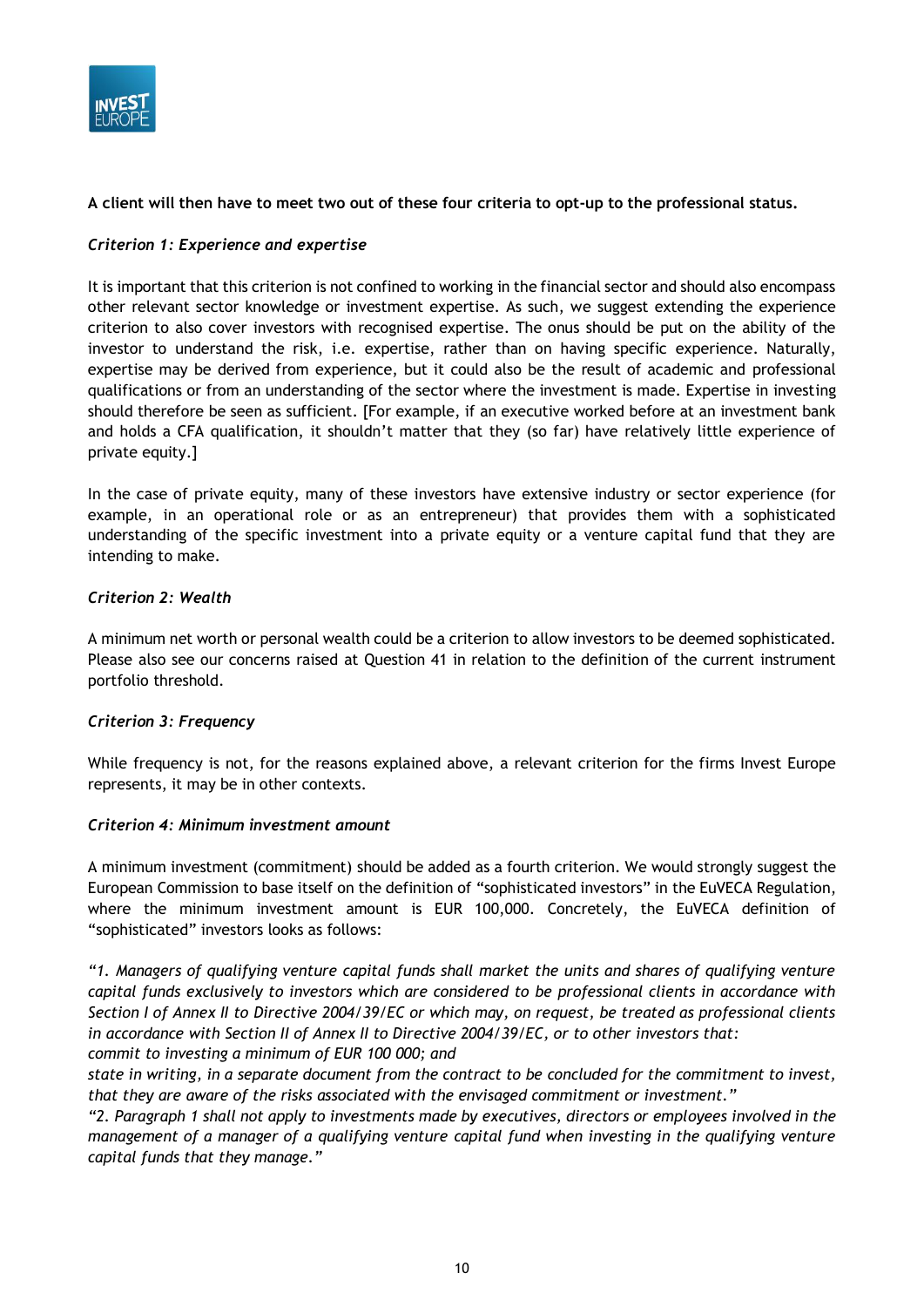

Invest Europe has always been fully supportive of the recognition in EuVECA that:

- not all so-called retail investors are alike and that the binary distinction set within MiFID might impose unnecessary or disproportionate restrictions (e.g. compliance costs) in some cases. The acknowledgment that high net worth individuals or family offices – a crucial part of the private equity and venture capital investor base – are different from the average retail investor adds a welcome level of granularity and makes it easier for venture capital and private equity funds to approach and attract these investors; and
- there may be interest from individuals who, although wealthy, are not ultra-high net worth but who are associated with the firm or otherwise have experience of the private equity industry and are sufficiently sophisticated to understand the risks of doing so (e.g. executives, family members, personal trustees and chairpersons).

As per the EuVECA Regulation, semi-professional investors should also provide a statement indicating they are aware of the risks of the investment. If this requirement were to be introduced more generally, it is important to ensure that such a statement should come from the prospective investor, as opposed to any third party, and it should only be necessary to obtain such a document when accepting an investor's application to subscribe, i.e. it should not be necessary to obtain it before marketing to the investor. To cater for subscriptions to be made by digital means only, e-mail, PDF copies, etc. should be a sufficient form for such statement. It should not require wet-ink signature to be transmitted in original.

#### *Financial test*

Given the diversity of MiFID firms, not all investors will be sophisticated in the same way and it is very likely that a financial test, like a frequency test, would favour some types of clients over others. This could for example be problematic for these investors in MiFID firms that only do reception and transmission of orders.

It is important to bear in mind that among the "semi-professional" investor group, a distinction can be made between:

- (i) "industry experts", who are "sophisticated" because of their industry knowledge, but may not be ultra-high net worth; and
- (ii) "(ultra-)high net worth investors", who will have a sophisticated investment programme and usually professional advice/management, but who may not personally have experience of or expertise in the private equity industry.

While a financial test could be one of the options to achieve the professional (or semi-professional) status, it should not be a mandatory criterion. If the Commission is keen to introduce some sort of test, it should remain a self-certification of expertise and understanding of the risks, possibly accompanied by a risk warning.

**Please explain your answer to question 45 and in particular the minimum amount that a retail client should hold and any other applicable criteria you would find relevant to delineate between retail and semi-professional investors:**

As explained above, the minimum investment amount for a sophisticated investor should be set at EUR 100,000, in line with the current approach used in the EuVECA Regulation.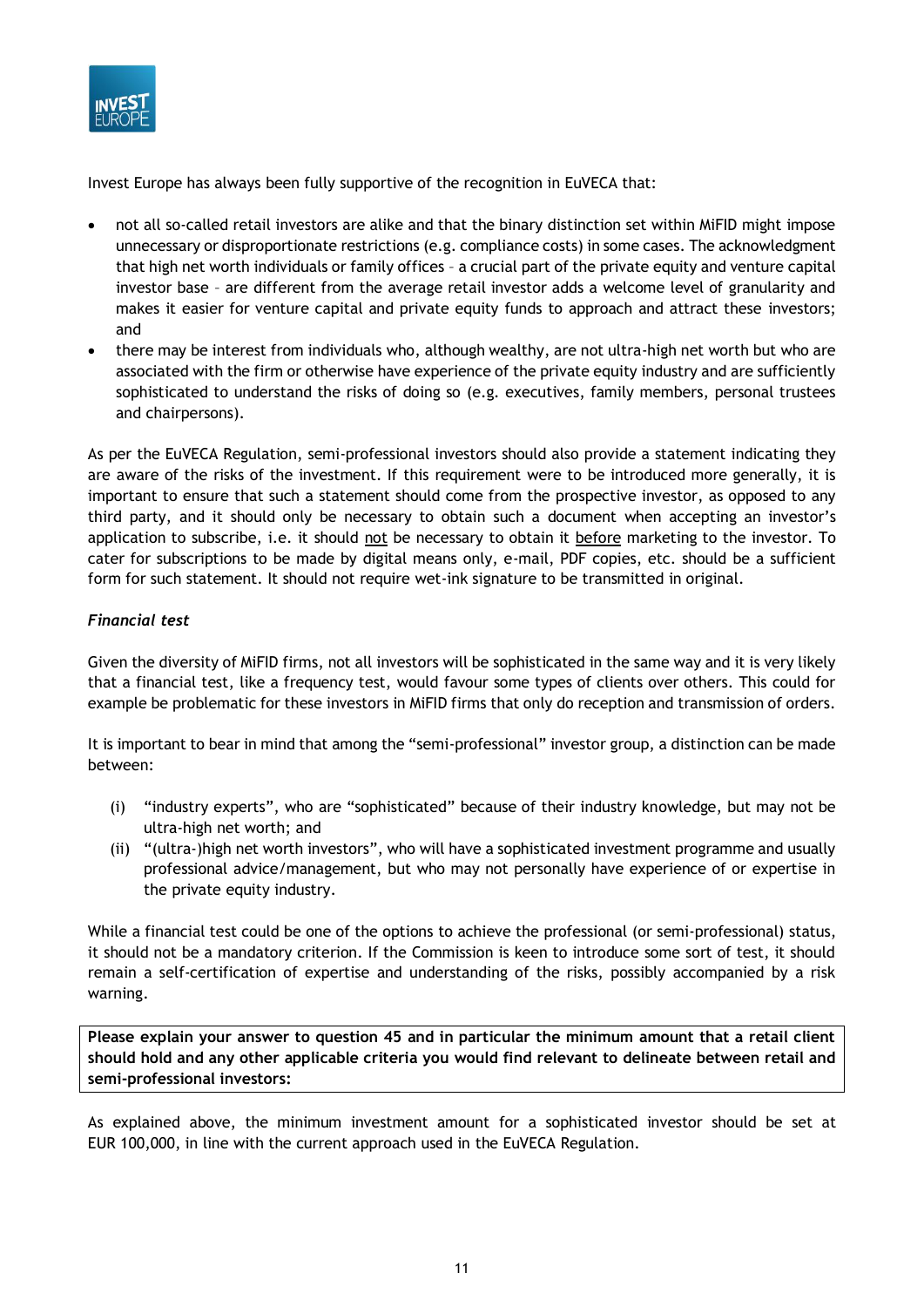

#### **4. Product Oversight, Governance and Inducements**

*European Commission context: The product oversight and governance requirements shall ensure that products are manufactured and distributed to meet the clients' needs. Before any product is sold, the target market for that product needs to be identified. Product manufacturers and distributors should thus be well aware of all product features and the clients for which they are suited. To do so, distributors should use the information obtained from manufacturers as well as the information which they have on their own clients to identify the actual (positive and negative) target market and their distribution strategy.*

*There is a debate around the efficiency of these requirements. Some stakeholders criticise that the necessary information was not available for all products (e.g. funds). Others even argue that this approach adds little benefit to the suitability assessment undertaken at individual level. Similar doubts are mentioned with regards to the review of the target market, in particular for products that don't change their payment profile. Concerns are raised that the current application of the product governance rules might result in a further reduction of the products offered.*

**Question 46 - Do you consider that the product governance requirements prevent retail clients from accessing products that would in principle be appropriate or suitable for them? Please explain your answer.**

From our perspective, as an asset class with no typical retail clients, the current scope of the MiFID II product governance rules seems excessively wide. The level of obligations on firms is onerous especially as they have little benefit for the sophisticated investors. These investments are always negotiated and the investor is therefore not relying on an assessment of the financial instrument.

Where the investors are not typical retail clients, we therefore think that the framework could be improved by excluding private equity and similar long-term strategic funds from the product governance requirements.

**Question 47 - Should the product governance rules under MiFID II/MiFIR be simplified? Please explain your answer.**

| It should only apply to products to which retail clients can have access (i.e. not for non-<br>equities securities that are only eligible for qualified investors or that have a minimum<br>denomination of EUR 100.000). | Yes        |
|---------------------------------------------------------------------------------------------------------------------------------------------------------------------------------------------------------------------------|------------|
| It should apply only to complex products.                                                                                                                                                                                 | Yes        |
| Other changes should be envisaged - please specify below.                                                                                                                                                                 | <b>Yes</b> |
| Simplification means that MiFID II/MiFIR product governance rules should be extended to<br>other products.                                                                                                                | No.        |
| Overall the measures are appropriately calibrated, the main problems lie in the actual<br>implementation.                                                                                                                 | No.        |
| The regime is adequately calibrated and overall, correctly applied.                                                                                                                                                       | No         |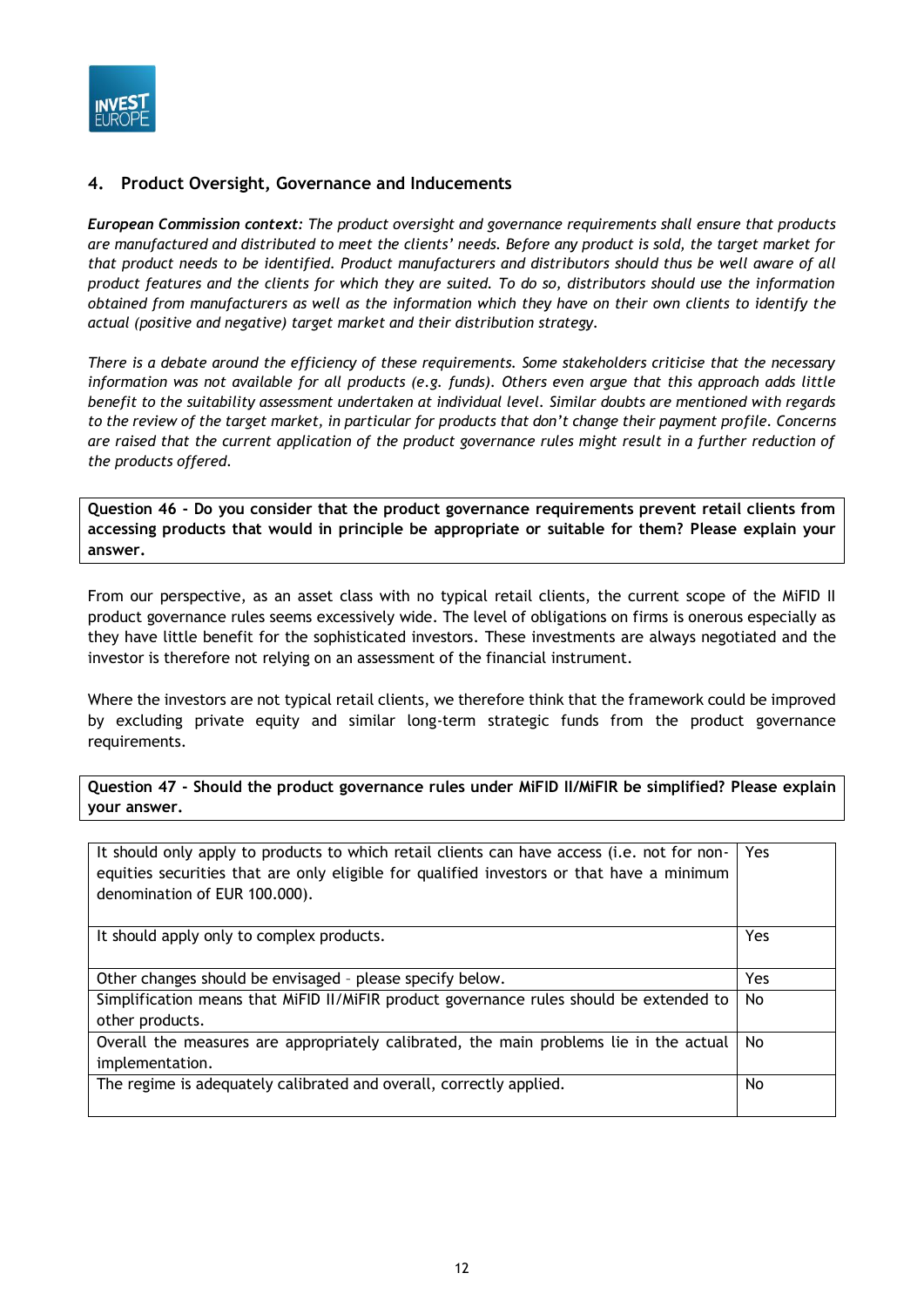

We do not see the value of MiFID product governance rules for professional and sophisticated clients/investors. In the best case scenario, this information is of no relevance to the professional client but there may well be cases where it will create unnecessary confusion and lead to perverse outcomes.

**Question 48 - In your view, should an investment firm continue to be allowed to sell a product to a negative target market if the client insists?**

#### N/A

**Question 49 - Do you believe that the current rules on inducements are adequately calibrated to ensure that investment firms act in the best interest of their clients? Please explain your answer.**

#### No.

We would like to ask the European Commission to add a specific carve-out from the MiFID inducements regime for professional clients and, if such investor type were to be introduced, semi-professional investors. As of now, only ECP are exempt from the inducements regime when providing certain investment services (Article 30 MiFID II). Both professional and semi-professional investors have sufficient expertise and a sophisticated understanding of the specific investment into a private equity or a venture capital fund and, in particular, the remuneration structures in private equity or venture capital scenarios. We do not see any benefit in applying the onerous obligations resulting from the MiFID inducements regime to investor types which, at least in this respect, should be treated equal to ECP and do not need further protection.

From that perspective, we think that the scope of acceptable minor non-monetary benefits in Article 12 of the MiFID II Delegated Directive (EU) 2017/593, which applies to firms providing independent investment advice or portfolio management, is too narrow and prevents or reduces certain normal business activities which would ultimately be of benefit to professional and sophisticated clients.

As an example, the description of *de minimis hospitality* in the MiFID II Delegated Directive suggests a very narrow approach which, in practice, leads to firms being overly cautious. There is scope for a less restrictive approach without compromising the best interests of experienced clients: for instance, it should not be necessary for hospitality to be limited to "business meetings, conferences, seminars or training events"; this could also include certain types of business development-related hospitality (such as reasonable businesses lunches).

We also have concerns regarding the requirements set in Article 13 of the Delegated Directive in relation to research. Under the current rules, a MiFID firm may only receive third party research without it being considered an inducement either if it is paid for by the MiFID firm out of its own resources or if it is paid for from a separate research payment account which complies with detailed rules ("research requirement").

Private equity firms do not regularly execute orders relating to traded financial instruments and any trading is likely to be incidental to the main activities of the firm (for example, when disposing of a rump of securities following an exit through an initial public offering). Any research received to assist such trading would therefore be very specific and infrequent and it is arguably disproportionate to apply the "research requirement" to the receipt of such research. To avoid such situations, it would be appropriate for MiFID firms which do not generally invest in traded financial instruments or whose trading activity is potentially to acquire control over companies to be excluded from this requirement.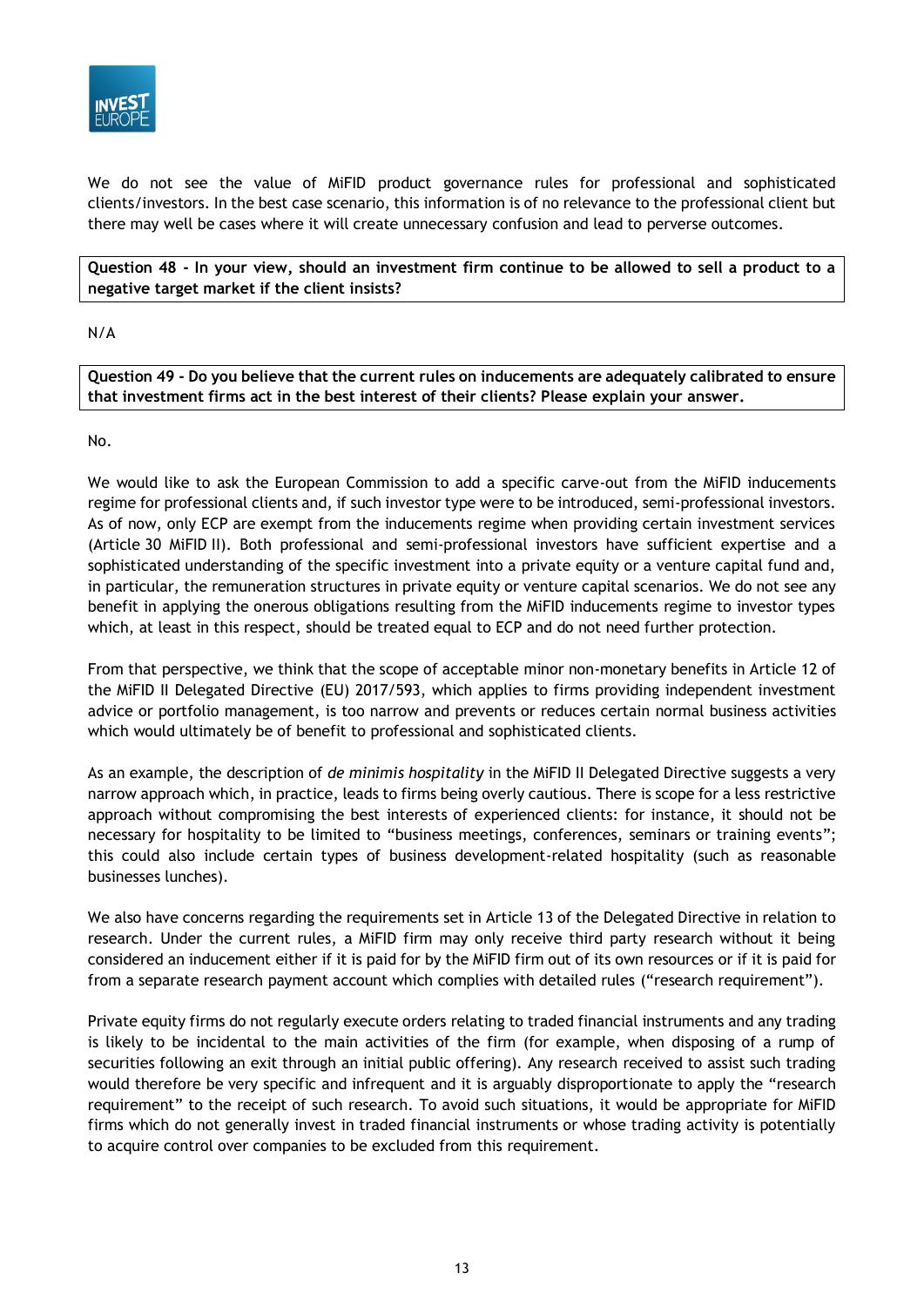

We also suggest the European Commission to add a specific carve-out from the disclosure requirement for intra-group client relationships, particularly where all information is held on central systems equally accessible to both entities. Payments received by group entities should not be deemed payments received by "any party" for purposes of Article 24 (9) MiFID II as the respective MiFID firm should be attributable to such group entity.

**Question 51 - Would you see merit in setting-up a certification requirement for staff providing investment advice and other relevant information? Please explain your answer.**

#### No.

Any certification requirements should be left for the national competent authorities to implement if they consider it to be appropriate, rather than being mandated at EU level.

However, if it is decided to implement such a requirement (for example for cross-border sales), we think that it should distinguish between staff providing advice to retail clients and staff providing advice to professional clients and other more sophisticated persons. This would enable a more tailored approach to be taken and seek to minimise the administrative burden on staff and firms.

**Question 52 - Would you see merit in setting out an EU-wide framework for such a certification based on an exam? Please explain your answer.**

No.

We are concerned that an EU-wide certification requirement for staff providing investment advice may not sufficiently take into account national realities. Indeed, the type of investment advice carried out in different EU jurisdictions varies and therefore it would be difficult to produce a framework which is appropriate for every jurisdiction without unnecessary and irrelevant requirements.

For example, some jurisdictions have a significant investment funds industry or a large number of advisors to large institutions whereas for other jurisdictions the majority of the investment advice provided may be to retail clients. It would therefore be preferable for any certification requirement to be produced at Member State level.

If any such requirement is introduced at EU level, it should be limited to staff providing investment advice to retail clients.

### **6. Reporting on best execution**

*Investment firms shall execute orders on terms most favourable to the client. The framework includes reporting obligations on data relating to the quality of execution of transactions whose content, format and periodicity are detailed in Delegated Regulation 2017/575 (also known as 'RTS 27'). The best execution framework also includes reporting obligations for investment firms on the top five execution venues in terms of trading volumes where they executed client orders and information on the quality of information. Delegated regulation 2017/576 (also known as 'RTS 28') specifies the content and format of that information.*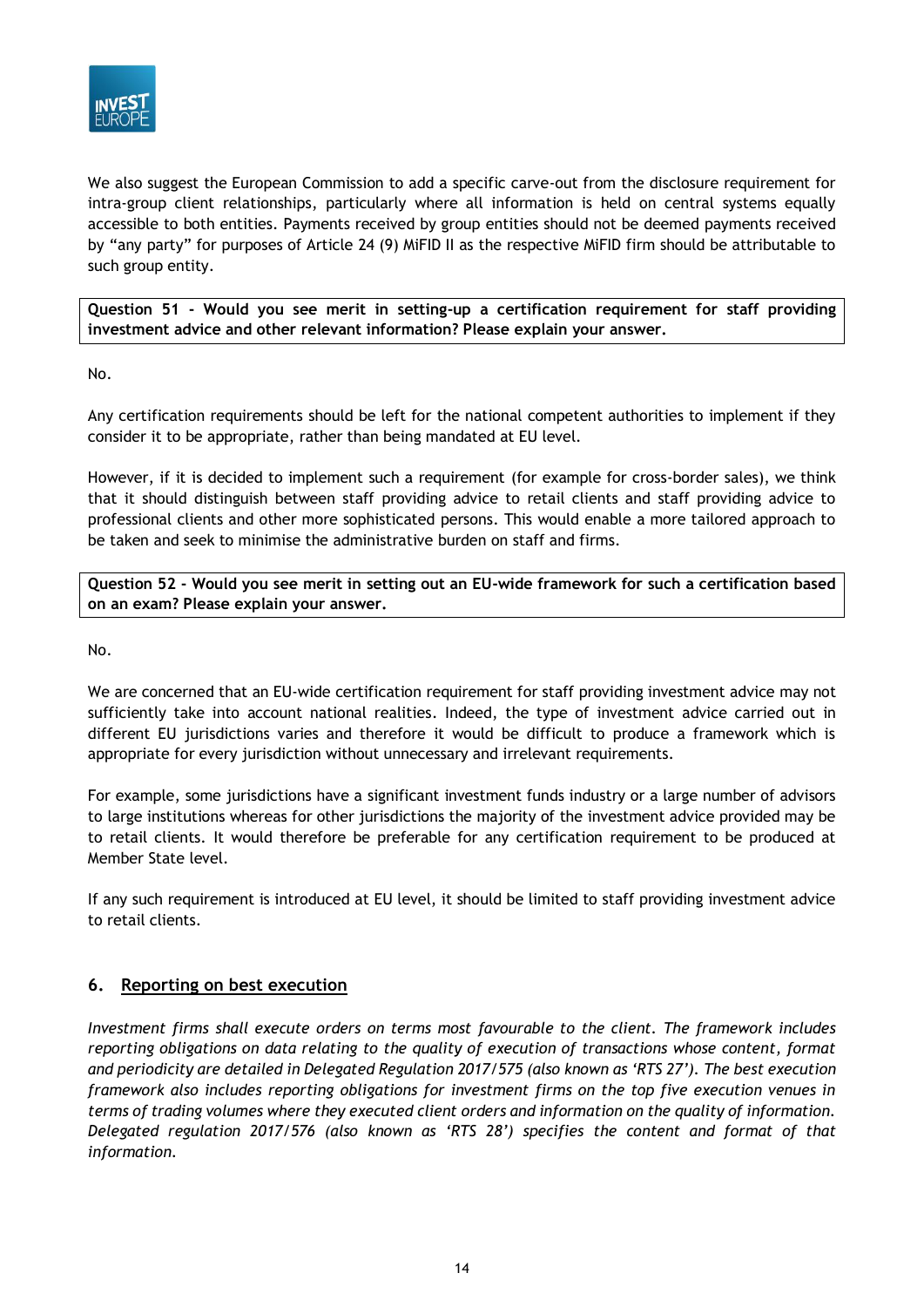

**Question 57 - Do you believe there is the right balance in terms of costs between generating these best execution reports and the benefits for investors?**

In general, private equity transactions do not involve the execution of any 'order' in the sense intended here and they are not undertaken on any execution venue, so the best execution reporting requirements are not relevant to the vast majority of private equity transactions. However, some private equity firms do occasionally undertake transactions in listed securities where the requirements may be engaged. We would therefore be in favour of a *de minimis* exemption from the reporting requirements where transaction volume is very limited.

We also think that there should be an option for firms to contract out of the obligation to take all sufficient steps to obtain, when executing orders, the best possible results where the clients in question are not retail clients. This would reduce the administrative burden on firms, such as private equity firms which provide negotiated, bespoke services to their clients and carry on limited trading activities, whose clients have sufficient knowledge and understanding of their trading activities that they do not need the protection offered under the best execution rule.

## **OTHER SECTIONS**

## **SME research**

**Question 58 - What is your overall assessment of the effect of unbundling on the quantity, quality and pricing of research?**

As discussed in our response to Question 49, we think that it would be appropriate for MiFID firms which do not generally invest in traded financial instruments or whose trading activity is potentially to acquire control over companies, to be excluded from the rule in Article 13 MiFID II Delegated Directive on third party research.

### **Derivatives trading obligation**

**Question 80 - Do you agree that there is a need to adjust the DTO regime to align it with the EMIR Refit changes with regard to the clearing obligation for small financial counterparties and non-financial counterparties?**

Fully agree.

As a general matter, we think that the derivatives trading obligation under MiFID II/MiFIR should be aligned with that in the European Markets Infrastructure Regulation. This would simplify the requirements for firms that otherwise would have a greater regulatory burden in complying with two sets of overlapping but differing regulatory requirements.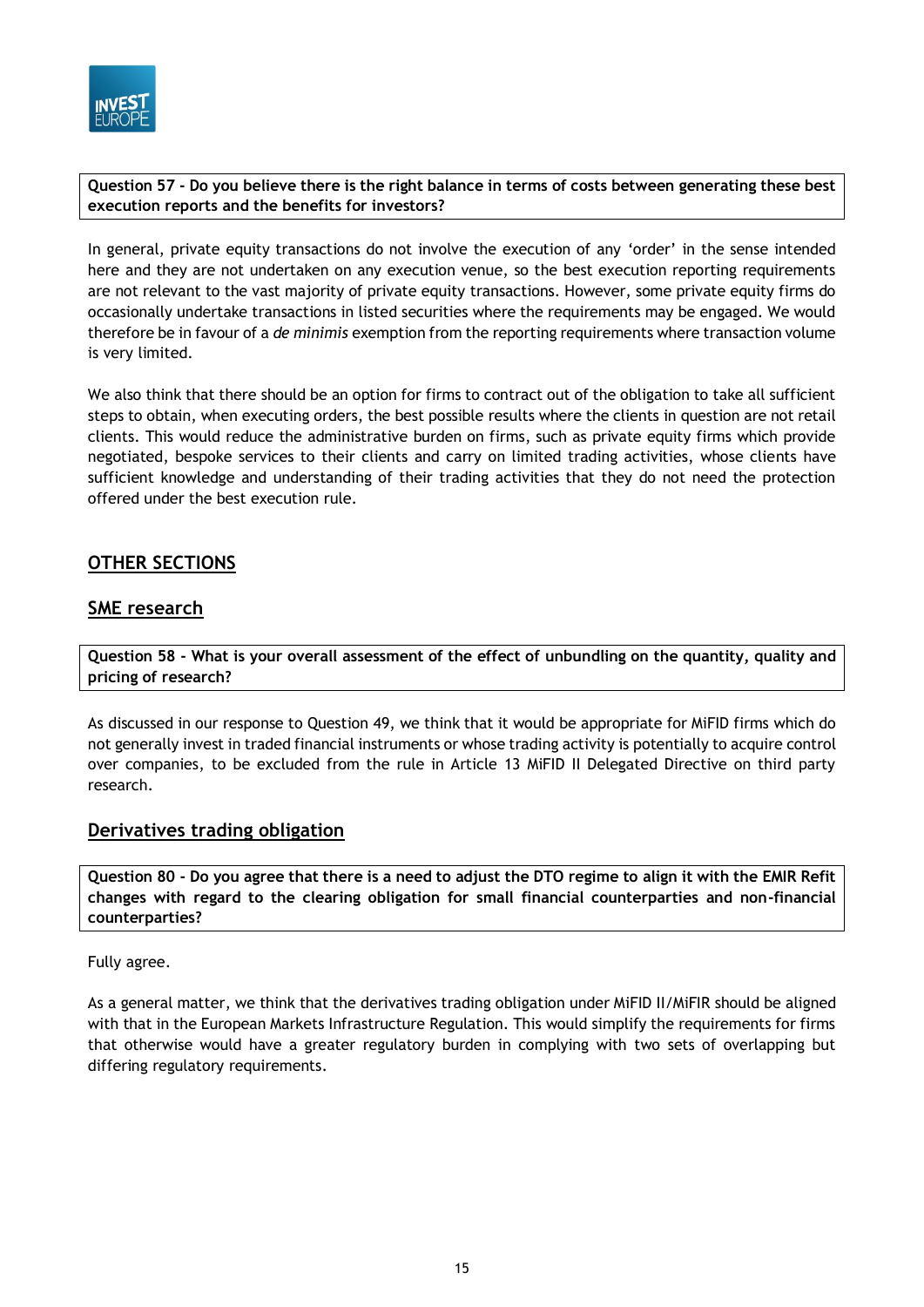

## **Foreign exchanges**

**Question 92 - Do you believe that the current regulatory framework is adequately calibrated to prevent misbehaviours in the area of spot foreign exchange (FX) transactions? If you do not believe that the current regulatory framework is adequately calibrated to prevent misbehaviours in the area of spot foreign exchange (FX) transactions, which recommendations would you make to improve the robustness of the regulatory framework?**

As mentioned above, MiFID private equity firms only engage in some limited services, which do not include derivatives trading, but any change to the MiFID derivatives rules could have an impact on them as FX derivatives end-users. From that perspective, we agree with the European Commission's comments that, if the decision is made to extend MiFID to the spot FX market, it will not be a simple matter of adding to the list of in-scope instruments. The way the market works would not lend itself to this.

Any new regime should therefore be the subject of careful thought and proper consultation. In any case, any changes and new obligations would need to be proportionate to the risks and the activities of the various different market participants.

**Question 94 - Have you detected any issues beyond those raised in previous sections that would merit further consideration in the context of the review of MiFID II/MiFIR framework, in particular as regards to the objective of investor protection, financial stability and market integrity?**

Yes, we would like to share a concern with the way MiFID has been implemented in certain countries, in particular in relation to what has been considered as "marketing".

As explained in our response to Question 1, Invest Europe has always considered that affiliates of the manager of an AIF conducting marketing activities are not covered within the scope of MiFID as the marketing of the AIFs is **not** a MiFID activity/service. Marketing is indeed neither giving investment advice (given and as long as the entity that is offering the AIF units is only doing so on behalf of the AIFM) nor reception and transmission of orders (given and as long as the entity is not involved in the subscription process and its activities are simply limited to providing fund documentation and marketing materials, clearly acting on behalf of the AIFM and not for the account of the investor).

This interpretation is also in line with the logic of the AIFMD itself. Marketing within the AIFMD is not necessarily a MiFID service. Under AIFMD, reception and transmission of orders in relation to financial instruments and giving investment advice are **non-core services** of an AIFM which require a MiFID top-up authorisation (Article 6(4)(b) AIFMD), whilst the "marketing" of AIFs (including "third party" AIFs with respect to which the AIFM is not performing the portfolio and risk management functions) is referred to as a function that an AIFM may additionally perform under the AIFM authorisation (Annex I(2)(b) AIFMD).

In light of this, if - against our view - it is considered that marketing is treated as reception and transmission or orders, it is important to allow firms conducting marketing activities on behalf of AIFs to regard themselves as acting only for the fund or its AIFM. We therefore ask the European Commission to clarify that a firm should be able to inform a prospective investor to whom it conducts marketing, that **the investor is not a client to whom the firm performs a MiFID service and owes regulatory obligations in case the firm**: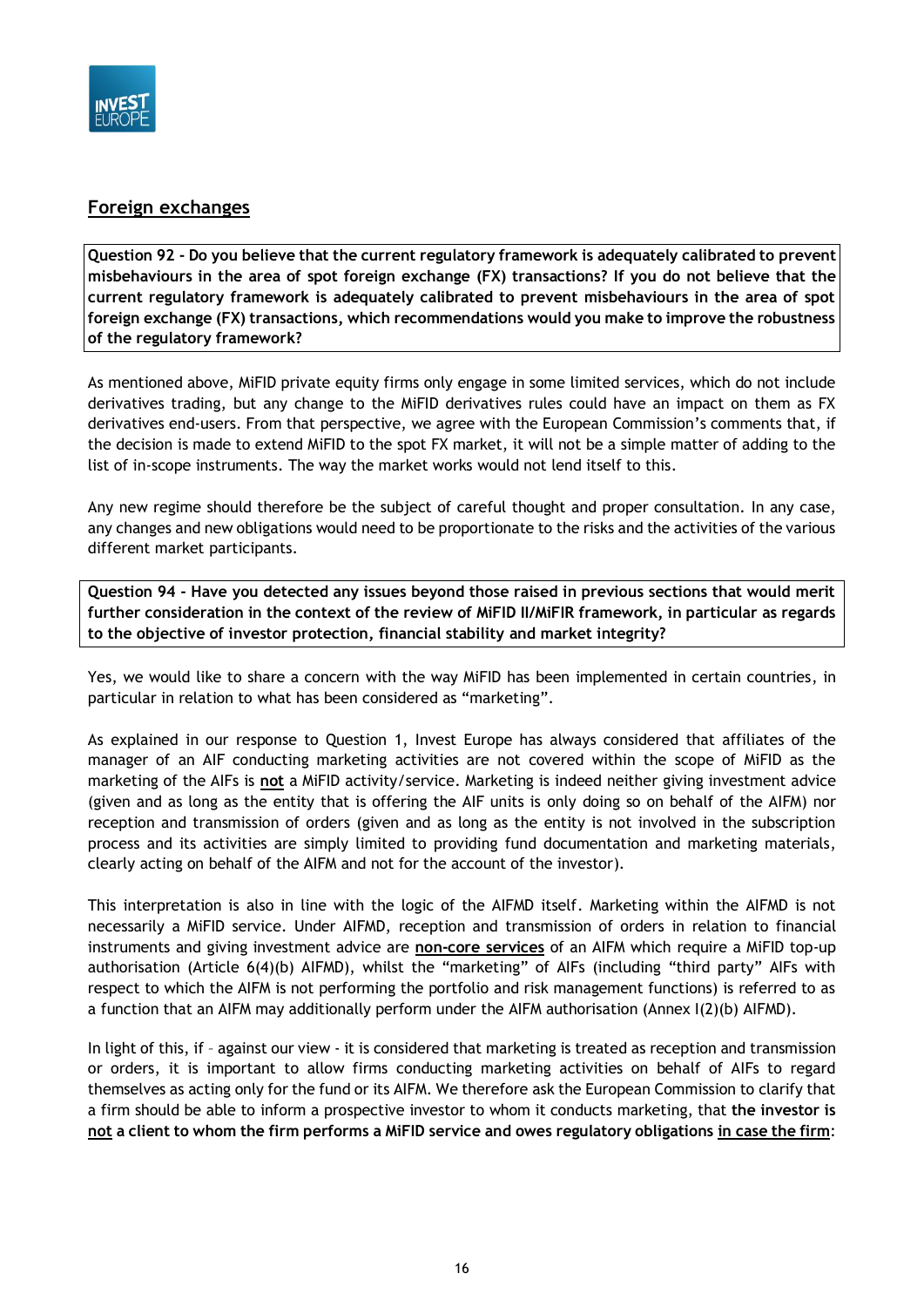

- does not provide investment advice (a tailored investment recommendation based on the investor's existing portfolio) to the investor; or
- does not take steps to execute the investor's order to invest in the fund, either by executing the order as the investor's agent or by conducting "reception and transmission of orders", which is taking responsibility for the investor's order by transmitting it to the fund on the investor's behalf.

As a matter of practice, firms conducting marketing activities on behalf of AIFs will not usually provide these services, or give any indication to the client that they do. Those firms will not provide investment advice and will usually direct the investor to submit its subscription agreement to the fund or the fund's administrator. To provide investment advice to the investor would raise an acute conflict of interest, given the firm has been appointed by the fund or its AIFM and to act in the fund or its AIFM's interests.

Such a clarification could be obtained for example by clarifying the concept of "bringing together two investors" as set forth in Recital 44 of MiFID II.

This would align the position of firms conducting marketing activities on behalf of an AIFM with EU corporate finance firms which act for issuers raising capital. In that circumstance, corporate finance firms will make it clear to investors participating in the capital raising that they only act for the issuer and do not owe any regulatory duties to the investor. Corporate finance firms conducing MiFID activities in this context could not observe client relationships on both the buy-side and sell-side, given the conflicts of interest involved.

#### **Contact**

For further information, please contact Erika Blanckaert [\(erika.blanckaert@investeurope.eu\)](mailto:erika.blanckaert@investeurope.eu) or Christophe Verboomen [\(christophe.verboomen@investeurope.eu\)](mailto:christophe.verboomen@investeurope.eu) at Invest Europe.